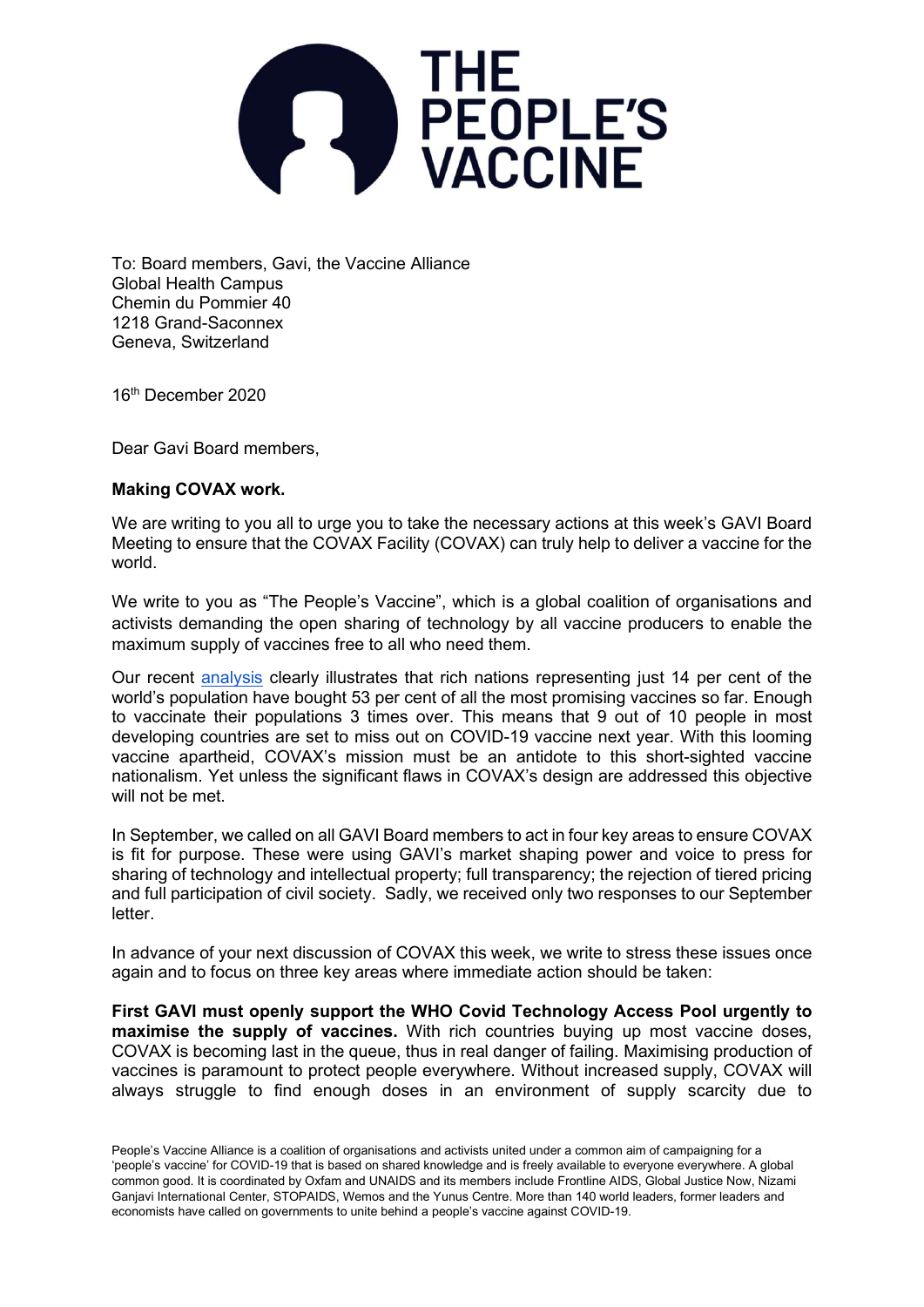

pharmaceutical companies' tight hold on their technology, know-how and patents. Maximising production requires open sharing of technology and intellectual property to encourage more competent vaccine producers to join the supply line.

The COVAX Facility is missing an historic opportunity to reshape the market to ensure a sustainable supply of affordable vaccines for all. In COVAX's largely "business as usual" approach to intellectual property, despite unprecedented levels of public funding, companies ultimately still have the power to control who gets access to these vaccines, when they get access and at what price. Far from being a public good, these vaccines are fast becoming private property, sold to the highest bidder.

The COVAX Facility and GAVI leadership must leverage their significant market power and political voice to require that manufacturers receiving its funds share their intellectual property, technologies, know-how and data in such a way that guarantees the non-exclusive right to use, produce and supply for all competent entities worldwide. GAVI's complete silence on this issue enables rich nations instead to support the failing status quo whilst hiding behind their supposed commitment to COVAX and global vaccine access.

We urge you to use this Board Meeting to publicly support the COVID-19 Technology Access Pool as a mechanism to increase production and therefore access to the vaccines worldwide.

## Second, the COVAX exchange must not become a vehicle for further vaccine inequality.

The proposed 'COVAX Exchange' should not become a 'marketplace' designed by and exclusively used by self-financing countries. Sustainable vaccine supply cannot be predicated on the largesse of rich nations disposing of unwanted vaccine stocks. The 'Exchange' risks creating further vaccine inequality by leaving lower income countries with less effective or less suitable vaccines. Only self-financing country governments have so far been involved in the design of the Exchange. Lower income countries and civil society must play an active role in designing the Exchange so that it can be equitable, effective, and genuinely global in scope.

Finally, you must ensure doses are reserved for those facing humanitarian crises. On what is known as the Humanitarian Buffer, we think that there should be, at a minimum, 5% of doses from the AMC supply allocated to this buffer. Within this, at least 3% for the component of the buffer that is meant to address vaccination needs of crisis-affected populations. To ensure fairness and effectiveness, it is critical that the Buffer is led by WHO in coordination with the humanitarian community. There should be a clear separation between the role of donors and that of technical agencies that have the competency to determine use and allocation of the buffer.

Until everyone is vaccinated, no one is safe. A COVID-19 vaccine should be a global public good, affordable for all governments and free of charge to all people. GAVI could have a key

People's Vaccine Alliance is a coalition of organisations and activists united under a common aim of campaigning for a 'people's vaccine' for COVID-19 that is based on shared knowledge and is freely available to everyone everywhere. A global common good. It is coordinated by Oxfam and UNAIDS and its members include Frontline AIDS, Global Justice Now, Nizami Ganjavi International Center, STOPAIDS, Wemos and the Yunus Centre. More than 140 world leaders, former leaders and economists have called on governments to unite behind a people's vaccine against COVID-19.